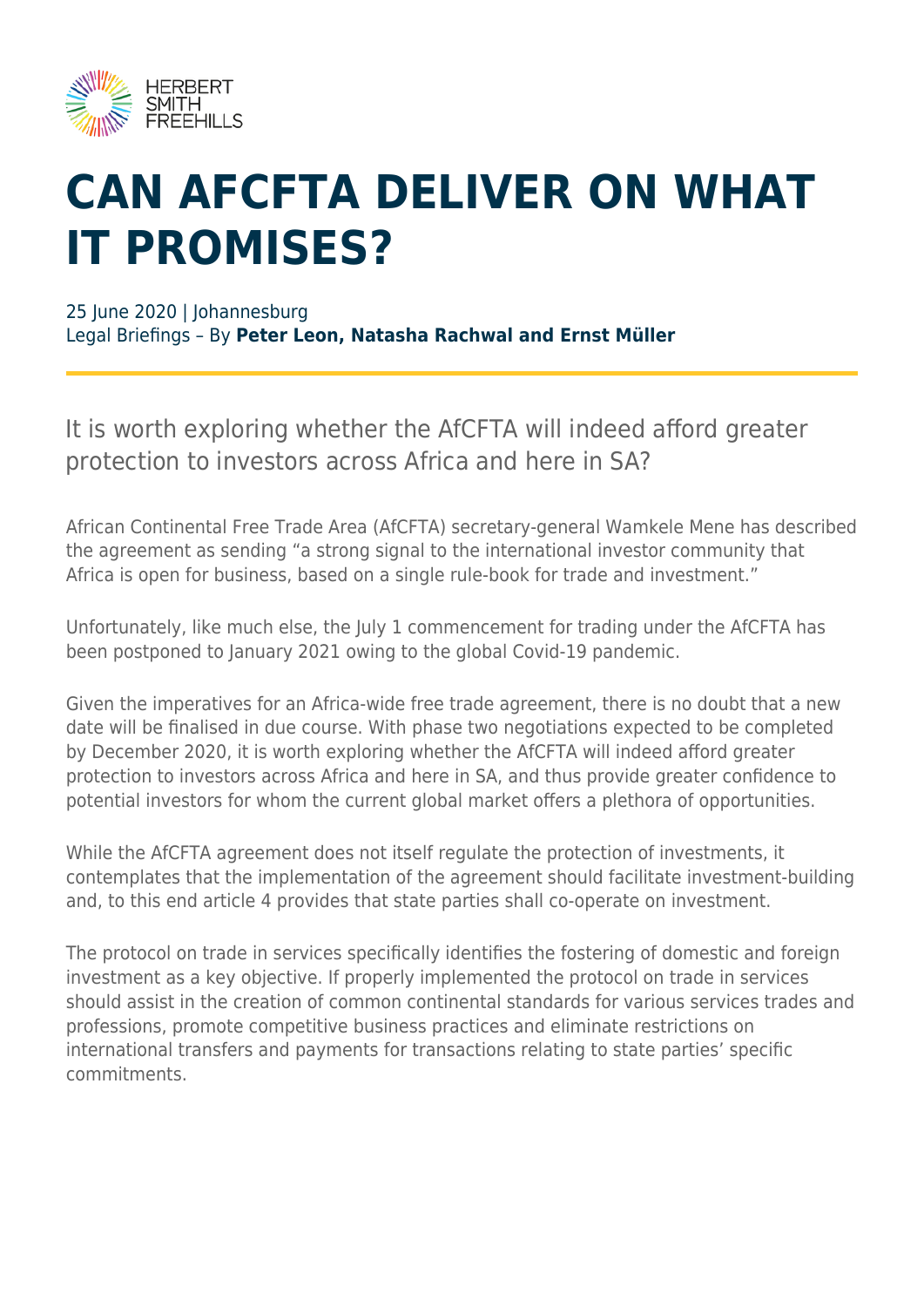In addition, where state parties have undertaken to provide greater market access for trade in services in certain sectors, the protocol on trade in services provides that state parties may not place limitations on "the participation of foreign capital in terms of a maximum percentage limit on foreign shareholding or the total value of individual or aggregate foreign investment" While the schedules of specific commitments are pending, the extent to which state parties agree to extend market access for trade in services, particularly in the financial services sector, could be significant.

In SA this could have far-reaching consequences for sectors where restrictions are placed on foreign investment. In the telecommunications sector, for example, the Electronic Communications Act of 2005 prescribes that foreign investors may not (i) exercise control over a commercial broadcasting licensee, or (ii) have a financial interest or an interest either in voting shares or paid-up capital in a commercial broadcasting licensee, exceeding 20%. In the aviation sector, similar restrictions are placed on the ownership and control of air carriers by the Air Services Licensing Act of 1990 and International Air Services Act of 1993, with foreign ownership of domestic airlines capped at 25%.

To the extent that undertakings are made to liberalise market access to such services this would reduce transaction costs, assist in achieving economies of scale and constitute a significant step forward in promoting foreign investment. Once the investment protocol is finalised it will enter into force 30 days after the deposit of the 22nd instrument of ratification in accordance with article 23.2 of the AfCFTA agreement.

In light of last year's 15% decline in foreign direct investment in SA (to \$4.6bn) — before the onset of the current pandemic — it is crucial that the investment protocol strikes the right note that balances the interests of investors and host governments. These should include predictable and comprehensive commitments on investment protection and investor obligations. This may include, for example, provisions aimed at reducing barriers to foreign investment entry or providing protection against expropriation and nondiscrimination.

In recent years there has been a discernible trend in the formulation of bilateral investment treaties (BITs) in Africa in which host governments are increasingly afforded greater policy space. Furthermore, in an attempt to facilitate the achievement of policy goals corporate social responsibility (CSR) obligations and environmental, social and governance (ESG) standards are increasingly being included in BITs.

In addition to the developing nature of protections afforded under BITs there are also several regional investment agreements and free trade agreements with investment protocols aimed at reforming the regulation of foreign investment. The Pan-African Investment Code (Code), which was adopted by the AU in October 2017 as a nonbinding, guiding instrument for member states and investors, expressly affirms the rights of member states to regulate "all the aspects relating to investments within their territories with a view to meeting national policy objectives and to promoting sustainable development objectives".

The recent amendment to the Southern African Development Community's protocol on finance and investment has likewise expanded the scope of host states' right to regulate.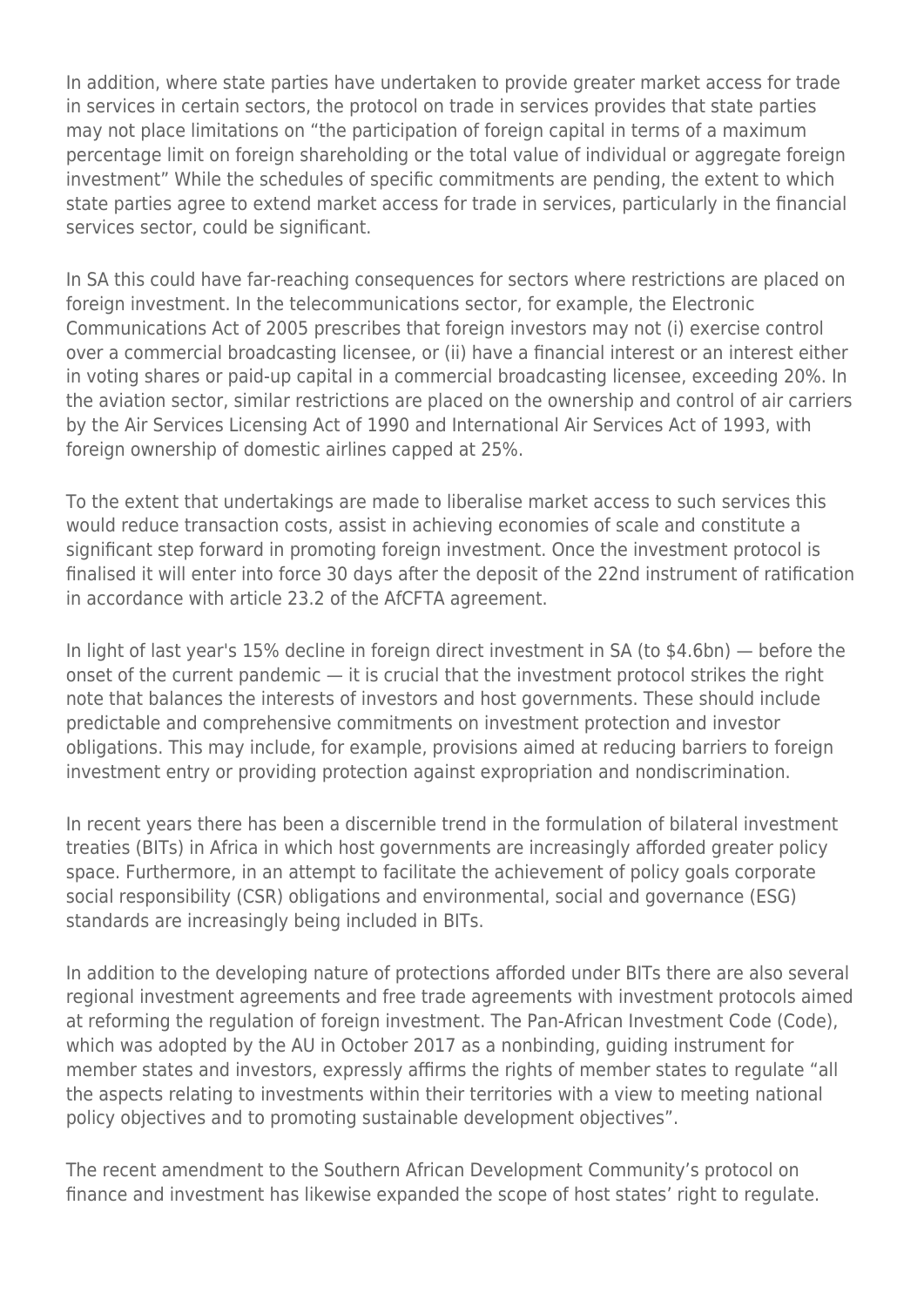It remains to be seen to what extent these developments in African investment policy will influence the forthcoming AfCFTA investment protocol. Following the World Trade Organisation (WTO) model, recourse under the AfCFTA agreement is limited to state parties. It is unclear whether the investment protocol will supplement the interstate dispute settlement mechanism provided for in the protocol on rules and procedures on the settlement of disputes with additional measures aimed specifically at resolving investor-state disputes.

While it remains to be seen how disputes arising under the investment protocol are to be resolved, it is unlikely that a traditional investor-state dispute settlement (ISDS) system will be implemented given the concerns that some African states have raised about the independence of arbitrators, the consistency of decision-making and the duration and costs of cases.

These concerns about ISDS have gained more widespread attention with the work of the Uncitral Working Group III (WGIII) in considering reform of the ISDS system. Significantly, WGIII has served as a forum for intergovernmental discussions about the European Commission's proposed multilateral investment court, which has been suggested as an alternative to the current ISDS system. This would take the form of a permanent decisionmaking body with independent judges responsible for adjudicating disputes under investment treaties, rather than ad hoc investor-state arbitral tribunals.

To the extent that the AfCFTA negotiators decide that the investment protocol requires a dedicated dispute settlement mechanism, which international experience indicates it should, the multilateral investment court model could constitute a useful template. Regardless of the particular dispute resolution mechanism adopted, it is important that dispute settlement under the investment protocol provides confidence to investors and host governments alike.

It is hoped that the finalised investment protocol will provide a framework capable of facilitating investment across Africa in an appreciable way. At present, however, it is not yet clear to what extent the various interests represented across the continent will be able to come to an agreement on investment, not least because of the diverse and often overlapping regional and bilateral investment treaties. Potential, and current, investors should watch developments in Addis Ababa carefully.

This article first appeared on Business Day [https://www.businesslive.co.za/bd/opinion/2020-06-24-can-afcfta-deliver-on-what-it-prom](https://www.businesslive.co.za/bd/opinion/2020-06-24-can-afcfta-deliver-on-what-it-promises/) [ises/](https://www.businesslive.co.za/bd/opinion/2020-06-24-can-afcfta-deliver-on-what-it-promises/)